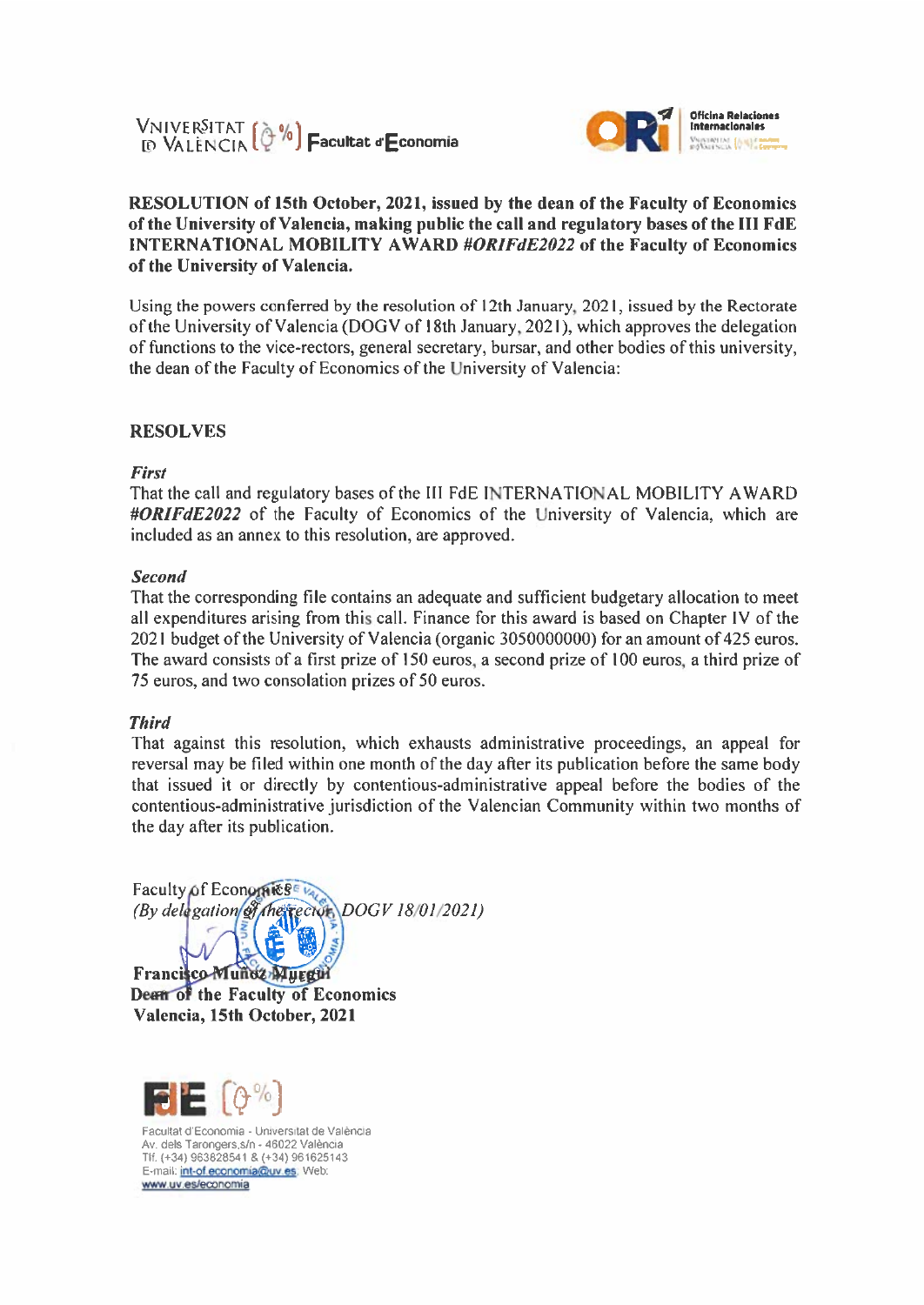



### **ANNEX I. THE III INTERNATIONAL MOBILITY AWARD RULES INTERNATIONAL RELATIONS OFFICE OF THE FACULTY OF ECONOMICS. UNIVERSITY OF VALENCIA.**

### **1. OBJECTIVE**

The aim of this competition is to reward the **photographs taken by students that best illustrate 'European feeling' while they are participating in international mobility programmes (Erasmus Programme or International Programme)**. Any photograph taken by an incoming or outgoing student of the Faculty of Economics in the academic year 2021-2022 may compete for this award in accordance with the instructions below.

This award is compatible with any other grant, aid, income or resource awarded for the same purpose.

### **2. PARTICIPANTS**

Any incoming or outgoing student of the Faculty of Economics of the University of Valencia who, in the academic year 2021-2022, is undertaking or has undertaken a European or International university mobility programme may participate. **Participants must have an account on Facebook, Twitter or Instagram that has a public profile and must respect the terms of use of these social networks.** 

### **3. CONDITIONS OF PARTICIPATION**

- 3.1. Candidate photographs must be submitted in accordance with the requirements below:
	- **a)** Each participant may submit only **one photograph**.
	- **b)** Submitted photographs must be **original (taken by the author during their mobility)** and must not have received a previous award.
	- **c)** Photographs of minors or recognizable individuals with advertising, political and/or religious references **will be excluded**. Retouched or already existing photos will **also be excluded**. The photographs must not violate the rights of third parties or represent third parties, whose consent and authorization must be requested.
	- **d) The subject** may be any aspect related to the 'European feeling experienced by students on a mobility programme or university exchange'. Many examples from everyday life (e.g. respect, an effort to improve, higher education, European adventure, solidarity, etc.) illustrate this European feeling.

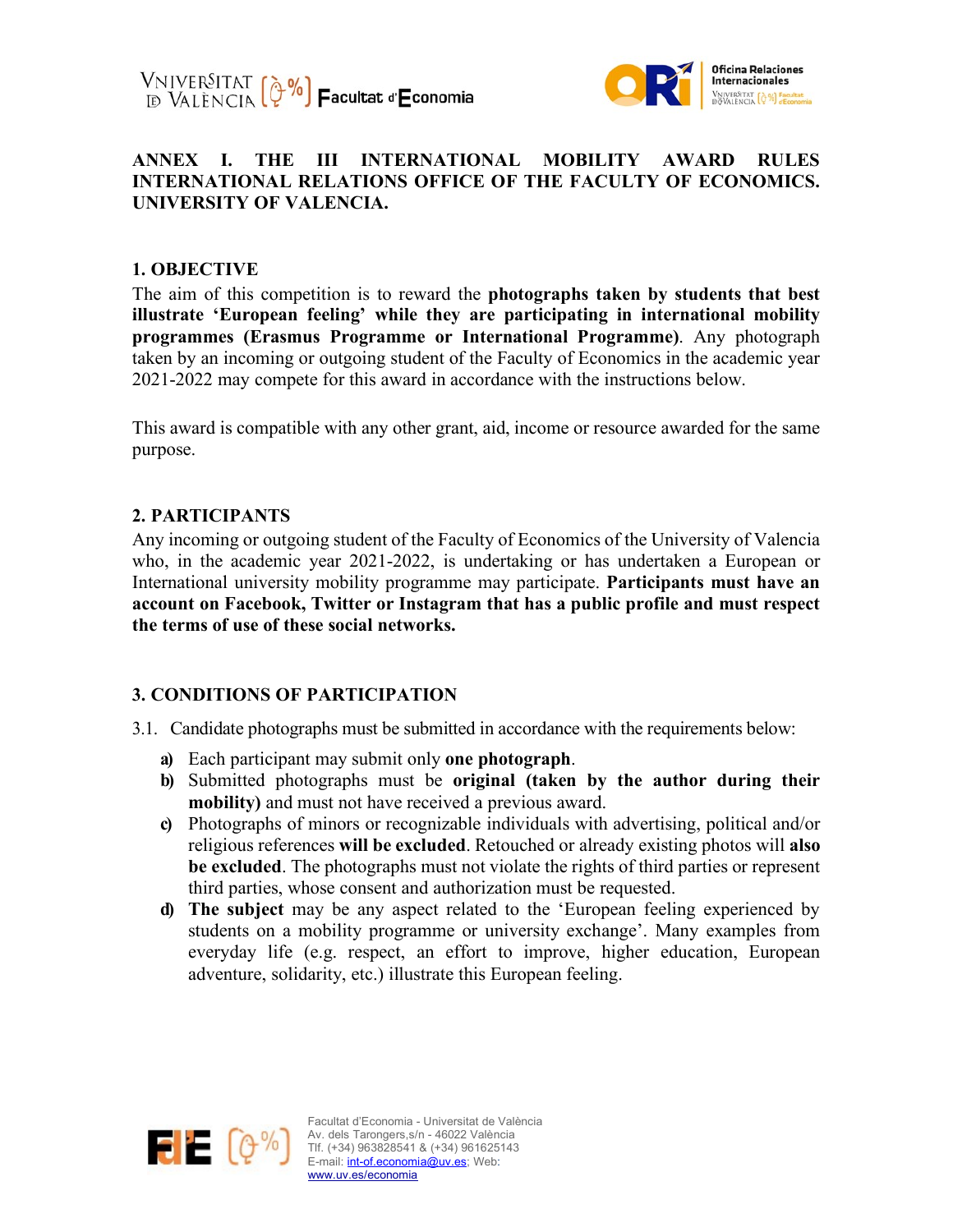VNIVER<sup>S</sup>ITAT (��%)<br>D València (��%) **F**acultat d'**E**conomia



### 3.2. The **procedure for participating and submitting a photograph** is as follows:

- **a)** Participants have to post a photograph on Facebook, Twitter or Instagram that illustrates your European feeling or spirit while conducting your Erasmus or International mobility programme during the academic year 2021-2022.
- **b)** Participants have always to mention or refer to the Faculty of Economics. The institutional accounts of the Faculty of Economics are:
	- o Twitter: @FdEconomiaUV
	- o Instagram: @fdeconomiauv
	- o Facebook (https://www.facebook.com/fac.economia.uv.es)
- **c) Publish the photograph with hashtag** *#ORIFdE2022* of the Faculty of Economics, and add a brief caption to identify the photograph.

Any photograph submitted outside the established channels or after the submission deadline will not be considered. Any photograph that does not comply with the stipulations outlined in these bases will also not be accepted and it will not be considered for an award.

Following the  $7<sup>th</sup>$  competence of this resolution, we inform you that the detection of the use of gadgets designed to automatize repetitive tasks with the purpose of obtaining more likes or visibility in any of the platforms used for this award, would be a motive of immediate disqualification. Furthermore, the Faculty of Economics would have the right to report the correspondent complaint of the offender user to the owner platform.

Winning photographs will remain at the Faculty of Economics. Photographs that do not receive an award cannot be erased or eliminated from the Faculty's databases until all awards have been presented and the deadlines for appeals, as referred to in clause 12 of this resolution, have expired.

# **4. DEADLINE FOR SUBMISSION**

Photographs may be submitted from the day after this resolution has been published in the UV Tauler and in the website of Faculty of Economics **until 2 pm on the 28th February, 2022.**

# **5. CONCESSION PROCEDURE**

The concession procedure will be the competitive concurrence regime in accordance with section 1 of chapter II of the title X of the Law  $1/2015$  of the 6<sup>th</sup> of February on public finances, the instrumental public sector and subsidies.

The concession resolution will be made within six months of the publication of this call, in accordance with article 25 of Law 38/2003, of 17th November on general subsidies

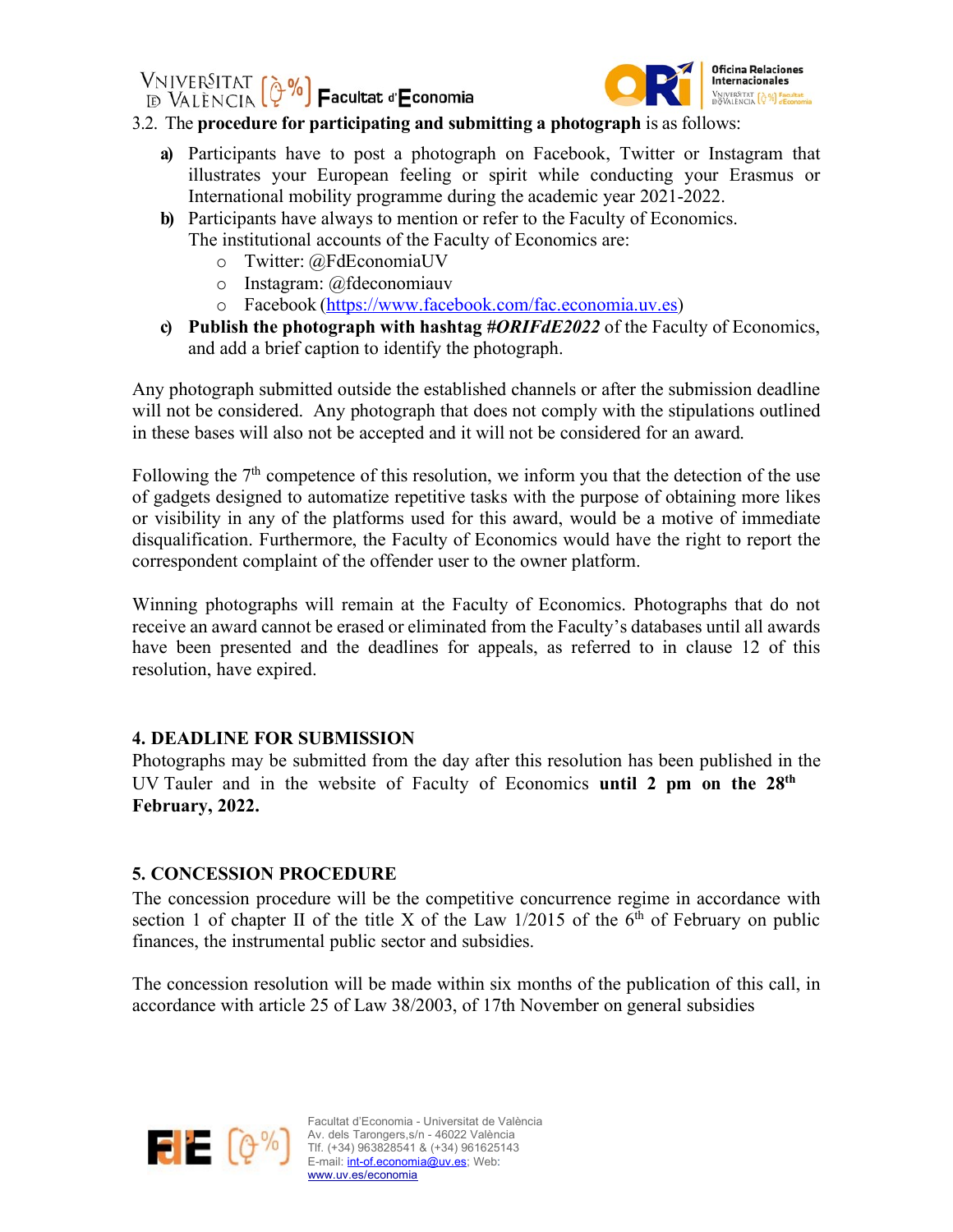



### **6. AWARD**

The corresponding file contains an adequate and sufficient budgetary allocation to meet all expenditures arising from this call. Finance for this award is based on Chapter II of the 2021 budget of the University of Valencia, organic 3050000000, for an amount of 425.00 euros.

The award consists of a first prize of 150 euros; a second prize of 100 euros; a third prize of 75 euros; and two consolation prizes of 50 euros.

# **7. JURY AND ASSESSMENT CRITERIA**

Once the photograph-submission period has ended, **the jury** will draw up **a shortlist** of 10 photographs. The jury will comprise two people from the International Relations Office of the Faculty of Economics of the University of Valencia and one representative of the secretary of the Faculty of Economics of the University of Valencia.

The 10 shortlisted photographs will then be published on the official Instagram account of the Faculty of Economics with **#ORIFdE2022** so that all the candidates' friends and acquaintances and anyone who is interested can vote for their favourite photograph by 'liking' it. **The photograph with the most 'likes' and votes among the jury wins the contest.** (Likes are worth 49% and the votes of the jury are worth 51% of the final score)

The 10 shortlisted photographs will be exhibited in the hall of the Faculty of Economics of the University of Valencia from March 3rd to March 9st, 2021. The Faculty of Economics may email the shortlisted candidates to request the photographs to ensure there is no loss of quality.

Voting online via Instagram will be possible from **March 3rd, 2022, to 2 pm on March 9st, 2022.** 

The jury has the authority to interpret and resolve any circumstance not considered in these rules in order to ensure the objective nature of the award. The members of the jury will be listed on the websites of the Faculty of Economics and the International Relations Office of the Faculty of Economics.

The jury will evaluate the photographs mainly on their ability **to capture and generate empathy** through the image presented. This image should illustrate situations that generate or help to disseminate the underlying values of the Erasmus+ or international mobility programme (i.e. respect, solidarity, an effort to improve higher education, solidarity, etc.). The jury will also take into consideration the quality of the photographs.

These awards may be declared void if the responsible jury for shortlisting the photographs considers that no photograph has the necessary merits to win.



Facultat d'Economia - Universitat de València Av. dels Tarongers,s/n - 46022 València<br>Av. dels Tarongers,s/n - 46022 València<br>Tif (+24) 0000005 : : : : Tlf. (+34) 963828541 & (+34) 961625143 E-mail: *int-of.economia@uv.es*; Web: www.uv.es/economia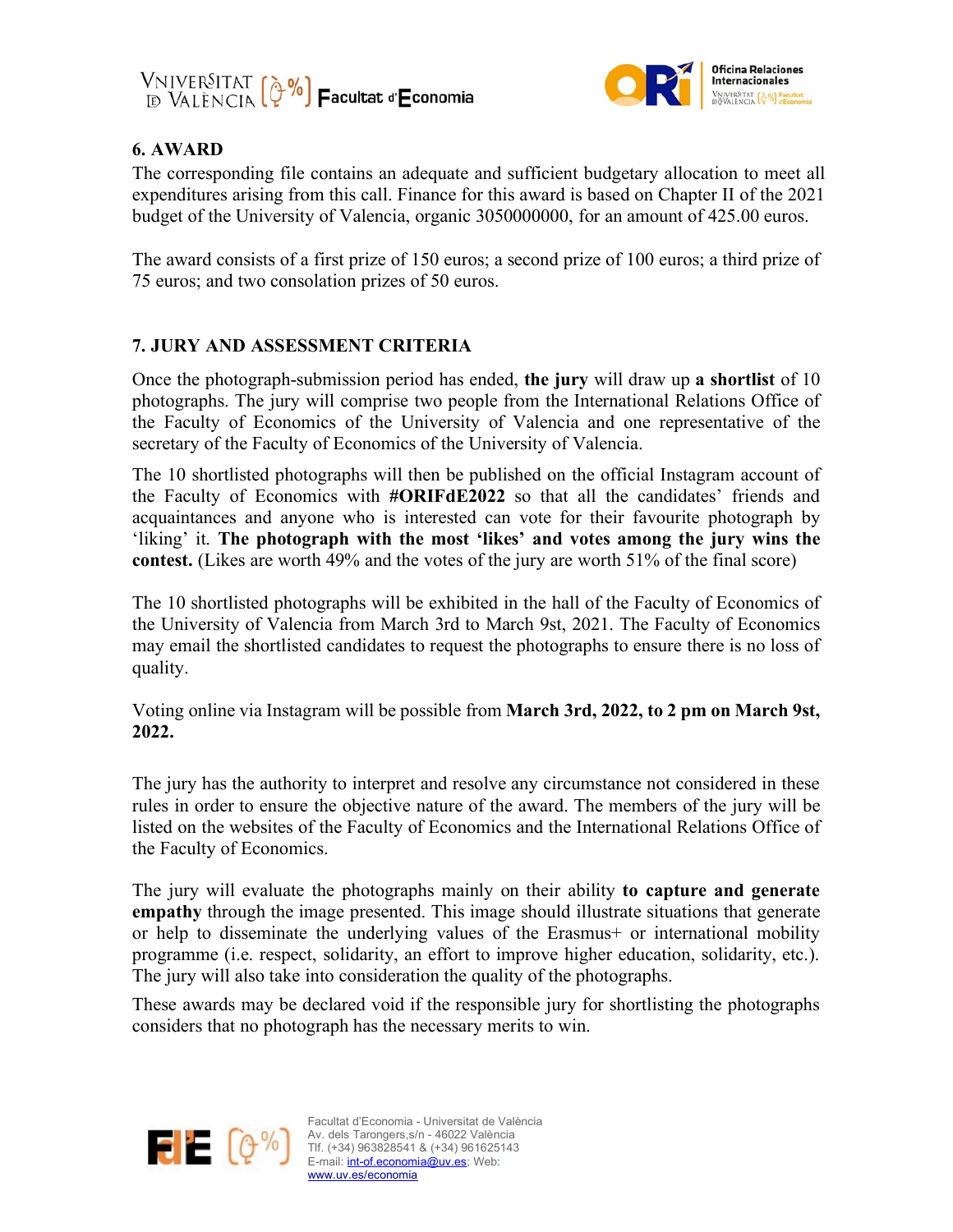



### **8. RESOLUTION OF THE AWARD**

Once the deadline for online voting has passed (following the lines of the  $7<sup>th</sup>$  base) The jury will submit a concession proposal to the Dean of the Faculty of Economics, who will then decide on the awards.

On **March 11st, 2022**, the concession resolution will be published on the official noticeboard of the University of Valencia (https://tauler.uv.es). All finalists will be informed of the concession resolution via email.

The concession resolution will also be published on the website of the Faculty of Economics of the University of Valencia (http://www.uv.es/economia) and on the website of the International Relations Office of the Faculty of Economics and by any other means considered appropriate.

Participation in this competition implies that the candidates know, understand and accept these bases.

# **9. COMPETENT BODIES FOR ORDER, INSTRUCTION AND RESOLUTION OF THE PROCEDURE**

The Dean of the Faculty of Economics of the University of Valencia is responsible for processing this procedure.

The Dean of the Faculty of Economics of the University of Valencia will decide on concession of the prize by taking into account the award proposal submitted by the members of the jury, who will assess the results of the online voting on the Instagram account of the Faculty of Economics in accordance with the criteria outlined in clause 7th above.

The terms of this call will be published on the official noticeboard of the University of Valencia (https://tauler.uv.es), the website of the Faculty of Economics (http://www.uv.es/ economia), the website of the International Relations Office of the Faculty of Economics and by any other means considered appropriate. Any subsequent communication with shortlisted candidates will be conducted via email.

### **10. SUPPLETIVE RULES**

Also applicable are Law 1/2015, of February 6, of the autonomous government of Valencia, on public finance, the instrumental public sector and subsidies; and Law 39/2015, of October 1, on the common administrative procedure of public administrations.

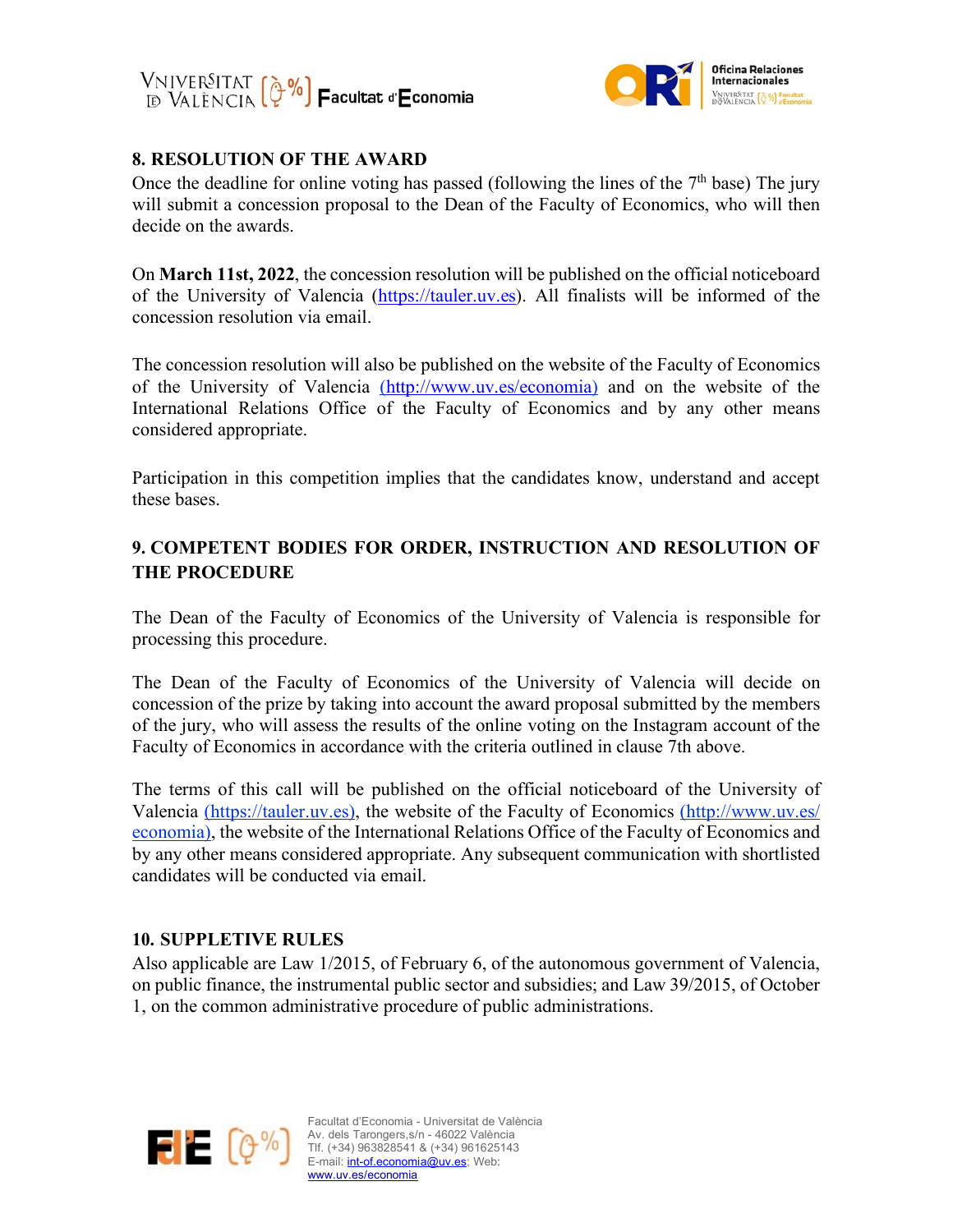



Also applicable are Law 34/2002, on services of the information society and electronic commerce (LSSI) in relation to how information is provided on the Internet; Organic Law 3/2018, of December 5, on the protection of personal data and the safeguarding of digital rights; Legislative Royal Decree 1/1996, of April 12, for which the revised text of the Intellectual Property Law is approved dependent on the purposes of the promotion; Organic Law 1/1982, of May 5, on the civil protection of one's right to honour, personal and family privacy, and self-image.

If there is any discrepancy between the text of the call for the III International Mobility Award shown in any of the three versions (Spanish, Valencian and English), the Spanish version will prevail.

### **11. PERSONAL DATA**

The data of participants in this competition will be incorporated into the information systems of the University of Valencia in order to manage and process the request in accordance with the provisions of Law 38/2003, of November 17, on general aid.

The following communication of personal data is expected:

- The concession resolution will be published on the official noticeboard of the University of Valencia.
- For informational purposes, the resolution may also be published on web pages hosted on the official website of the University of Valencia.
- Information about the beneficiaries, amount and objective of the award will be published at the transparency portal of the University of Valencia (www.uv.es/transparencia) in order to comply with the provisions of article 8.1 a) of Law 19/2013, of December 9, on transparency, access to public information and good governance and the provisions of article 9.1 e) of Law 2/2015, of April 2, on transparency, good governance and citizen involvement in the autonomous community of Valencia.
- In accordance with article 20 of Law 38/2003, of November 17, on general subsidies, information will be published in the National Subsidies Database (BDNS).
- If applicable, information will be published in banks to facilitate payment of the awards.

Candidates may exercise their right to access or rectify their data or to cancel or oppose data treatment by sending an email to lopd@uv.es from an official address of the University of Valencia or by sending a letter plus a copy of their identity document and any supporting documents to the General Secretariat of the University of Valencia (av. de Blasco lbáñez, 13, 46010, Valencia).

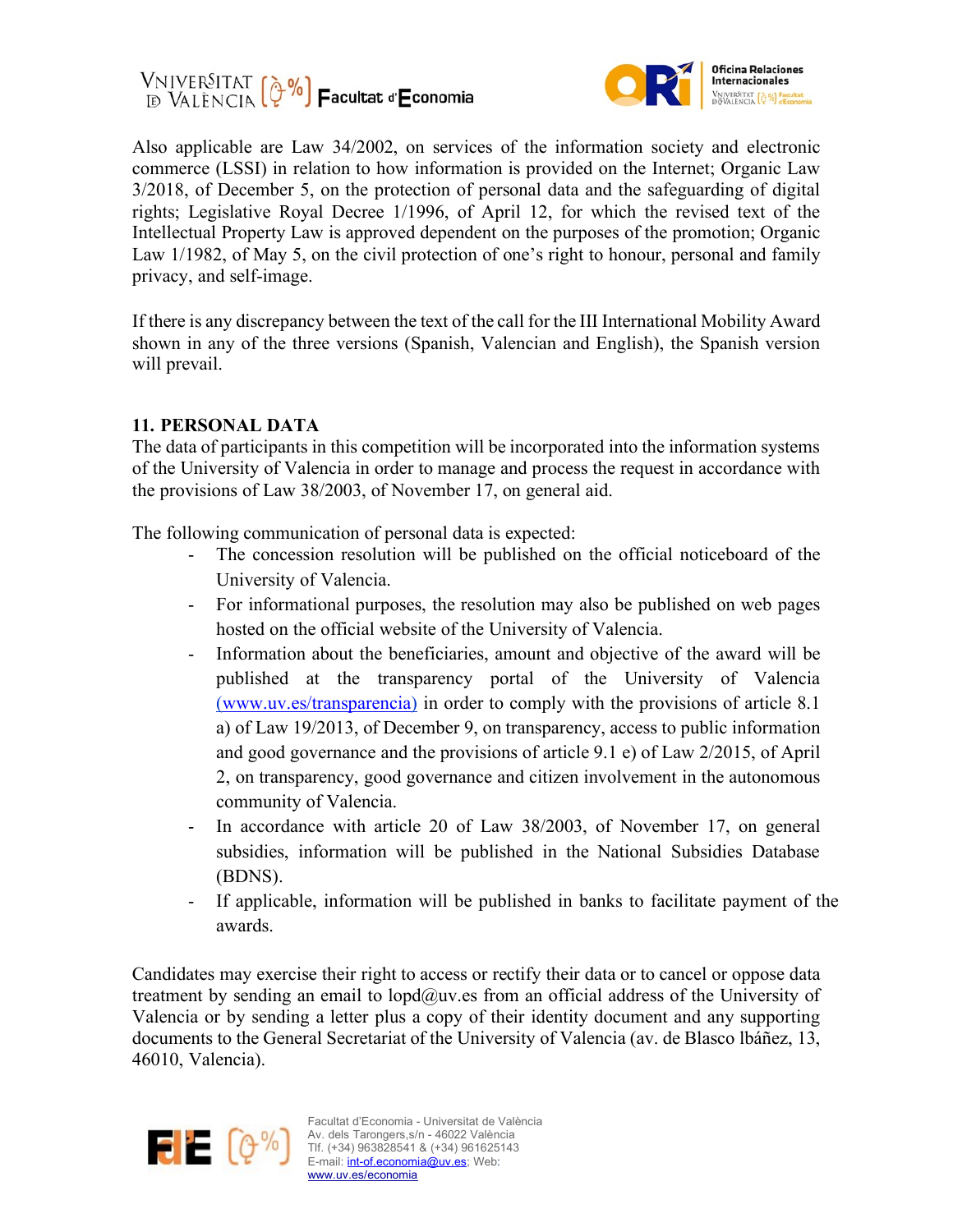



### **12. APPEALS**

An administrative appeal may be lodged against the resolution of these awards (which closes the administrative procedure) before the same body that issued the resolution within one month of the day after publication of the resolution. Alternatively, an appeal may be made before the administrative courts of the autonomous government of Valencia within two months of the day after publication of the resolution.